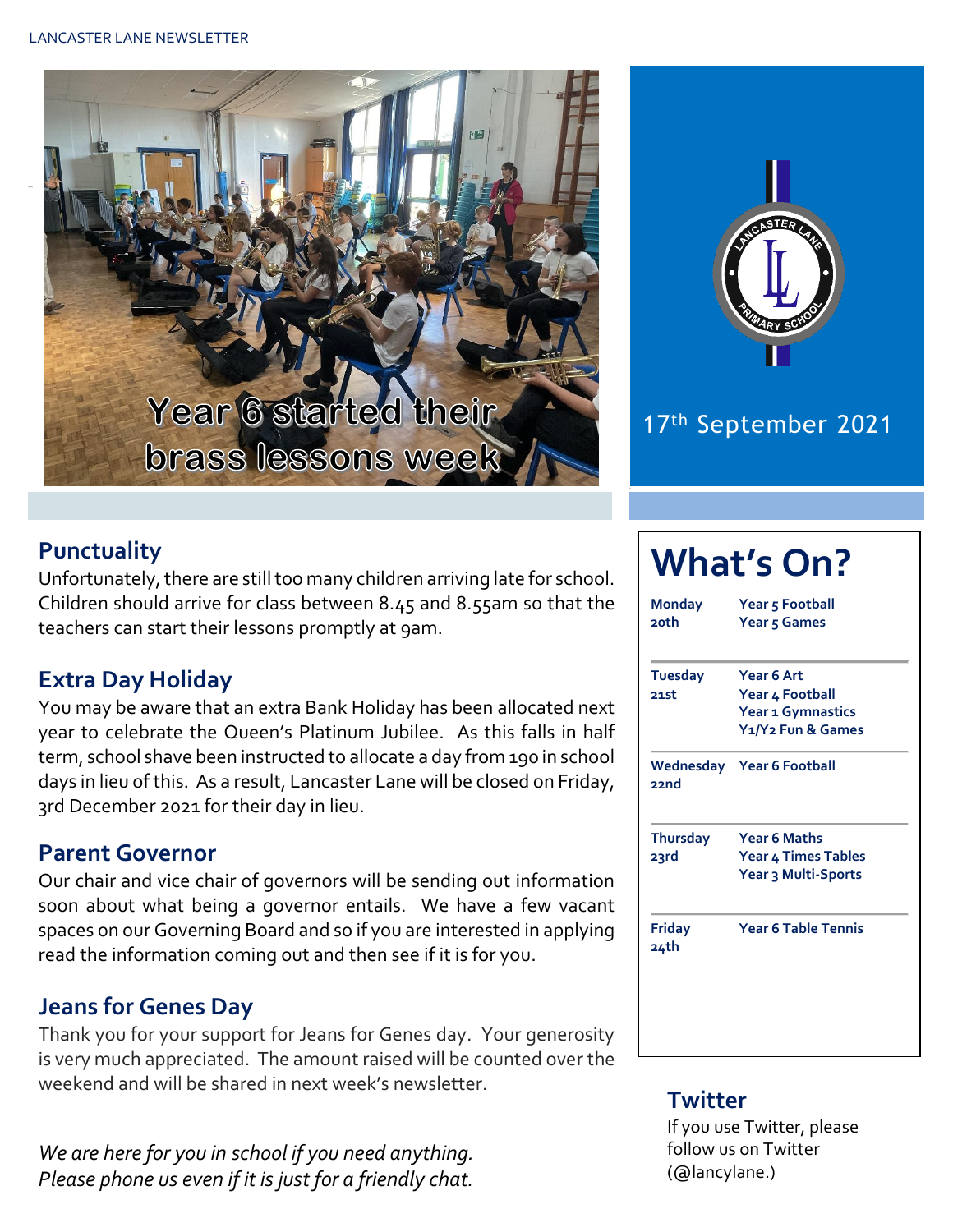



#### **Team Captains**

#### **PTA Meeting**

As PTA events can now take place again, it will be lovely to start up PTA meetings in school to get the events calendar sorted. If you would like to come along, the meeting will be held on Monday, 27th September in the Y4 classroom straight after school. Everyone is welcome to attend. The meetings are very informal and you may bring your children along. Usually, the meetings finish by 4pm. It would be lovely to see old and new faces so please come along.

#### **Photographs**

The photographer is coming into school on Monday, 27th September to take family and individual school photos. As several classes have PE that day, the children should come in their school uniform (black skirt, pinafore, trousers or shorts, white polo shirt and navy sweatshirt or cardigan) and bring their PE kit to get changed into. Further details about photograph day will be sent home via ParentMail next week.

Congratulations to these Y6 children who were elected Team Captains last week by their peers – Beavers – Benjamin, Emma and Maddison, Robins – James HC and Freya M, Squirrels – Noah Q and Issy, Dolphins – James and Ella. Well done also to the Vice Captains who were elected – Oliver, Phoebe, Luke, Keeleigh, Noah A, Ben and Isla.

#### **Breakfast Club and Stoppers**

Should you require a place at Breakfast Club or Stoppers please telephone the school office or email stoppers@lancasterlane.lancs.sch.uk.

#### **Healthy School**

Lancaster Lane is a healthy school and as such children should only bring fresh fruit for a snack at break times and have clear (non-flavoured) water in their water bottles which they access during lesson time.

#### **And finally…**

Happiness is like spreading jam. You can't spread even a little bit without getting some on yourself.